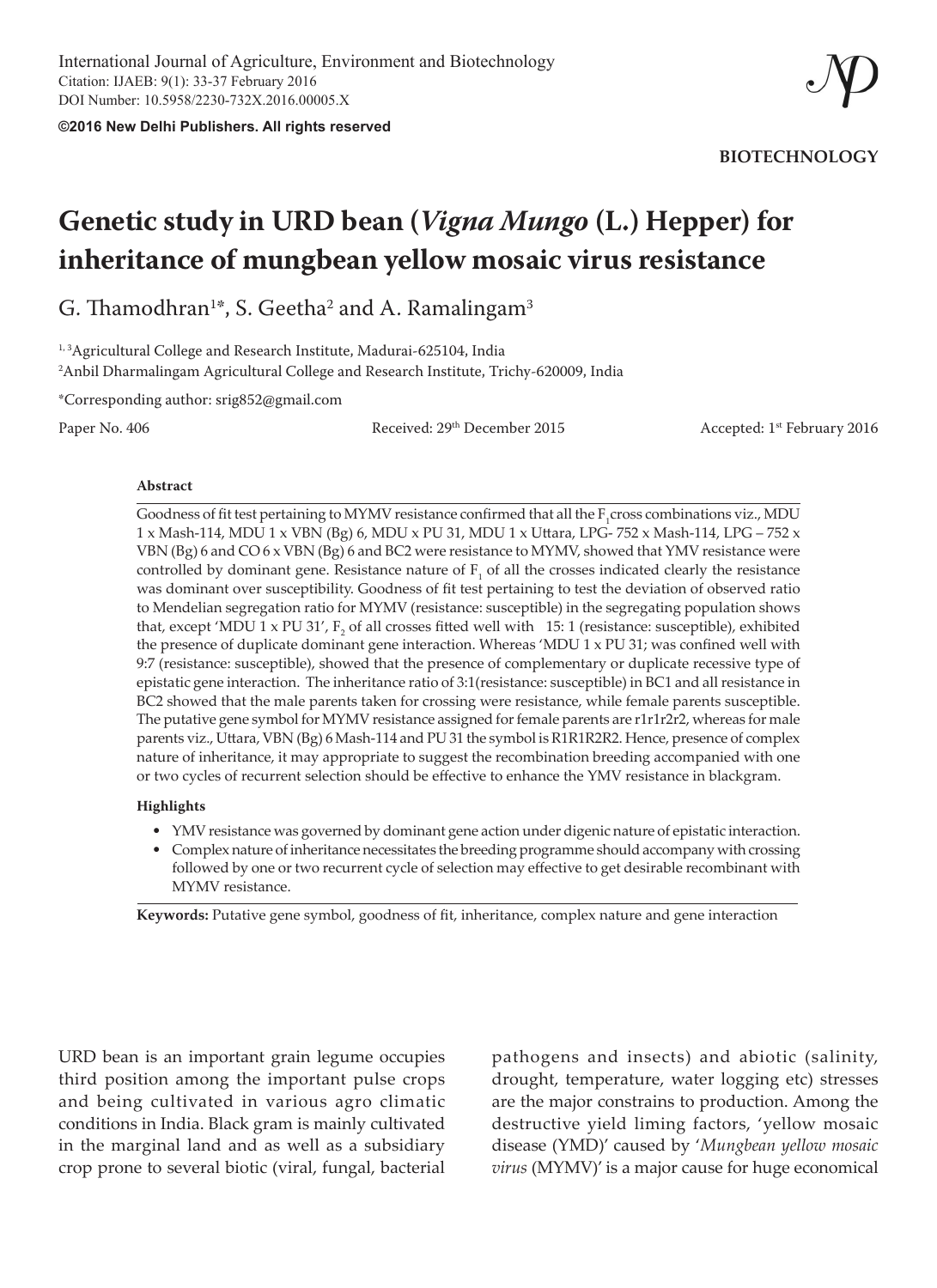

losses in the Indian subcontinent (Nene, 1973). Infection of MYMV may cause up to 85–100% yield loss in urdbean have been reported by Singh *et al*., 2011. Main pathogens causing YMD in India are *Mungbean yellow mosaic virus* (MYMV) and *Mungbean yellow mosaic India virus* (MYMIV) (Varma and Malathi (2003); Malathi and John (2008). The disease is caused by geminivirus with bipartite genomes transmitted by different species of whitefly belongs to the genus begomovirus and family geminiviridae. Nariani (1960) was the first person ever to report the mungbean yellow mosaic virus disease from the fields of IARI, New Delhi. The disease is characterized by the presence of bright yellow patches on leaves interspersed with green areas, complete yellowing and stunting of the plants. The knowledge on mode of inheritance of YMV resistance is important to formulate appropriate breeding strategy targeted to incorporation useful gene conferring resistance to MYMIV, otherwise agronomically poor cultivar. There are only few contrasting reports were published on mode of inheritance and gene governing the resistance. In blackgram, monogenic dominant nature of resistance was reported by Dahiya *et al*. (1977), Kaushal and Singh (1988) and Gupta *et al*. (2005) while it was reported to be digenic recessive by Singh (1980), Dwivedi and Singh (1985) and Verma and Singh (1986). However, digenic dominant natures of inheritance were also reported by Murugan and Nadarajan (2012). The prime objective of this present study is to decipher gene action involved in the inheritance of YMV resistance in black gram by using six generations.

# **Materials and methods**

The present investigation was conducted at Agricultural College and Research Institute, Madurai, Plant Breeding and Genetics Department research farm. To study the inheritance pattern of mungbean yellow mosaic disease (MYMV) resistance three susceptible blackgram genotypes *viz*., MDU 1, CO6 and LPG-752 were crossed with four resistant genotypes *viz*., VBN (Bg) 6, PU 31, Mash-114 and Uttara during *Rabi*, 2015. Seven cross combinations *viz*., MDU 1 x Mash-114, MDU 1 x VBN (Bg) 6, MDU x PU 31, MDU 1 x Uttara, LPG-

752 x Mash-114, LPG – 752 x VBN (Bg) 6 and CO 6 x VBN (Bg) 6 were raised along with parents to build  $\mathop{\rm up}\nolimits\,mathsf{F}_2\mathsf{BC}_1$  and  $\mathsf{BC}_2$  generations during *Kharif*, 2015..

## **Evaluation of MYMV reaction**

For evaluation of the test material against MYMV, the infector row method of sowing two test rows alternating with spreader rows of highly susceptible check 'CO 5' was adopted at the test location which is hot spot for MYMV. Seeds of six generations *viz*.,  $P_{1'}$ ,  $P_{2'}$ ,  $F_{1'}$ ,  $F_{2'}$ , BC<sub>1</sub> and BC<sub>2</sub> were raised at National Pulses Research Centre, Vamban during June-July, 2015 and evaluated for inheritance pattern of MYMV resistance. Infector row was pulled out when the disease incidence was reached up to 80% and percent disease incidence calculated as Percent disease incidence = [(Number of plantsinfected in a row) / (Total number of plants in a row)]  $\times$  100. The genotypes were later grouped into different categories based on 0 to 9 scales adapted Mayee and Datar, 1986 (Table 1). To confirm goodness of fit of each cross Mendelian segregation ratio for MYMV (resistance: susceptible) in the segregating population was tested through Chi-square test.

| Table 1: Grouping of genotypes into different |
|-----------------------------------------------|
| categories based on 0 to 9 scale              |

| <b>Scale</b> | Description                                  | Category                  |
|--------------|----------------------------------------------|---------------------------|
| O            | No plants showing any<br>symptom             | Immune                    |
| 1            | 1% or less plants that<br>exhibiting symptom | Resistant                 |
| 3            | $1\nu$ -10% plants exhibiting<br>symptom     | Moderately<br>resistant   |
| 5            | $11 - 20\%$ plants exhibiting<br>symptom     | Moderately<br>susceptible |
| 7            | 21~50% plants exhibiting<br>symptom          | Susceptible               |
| 9            | >51% plants exhibiting<br>symptom            | Highly<br>susceptible     |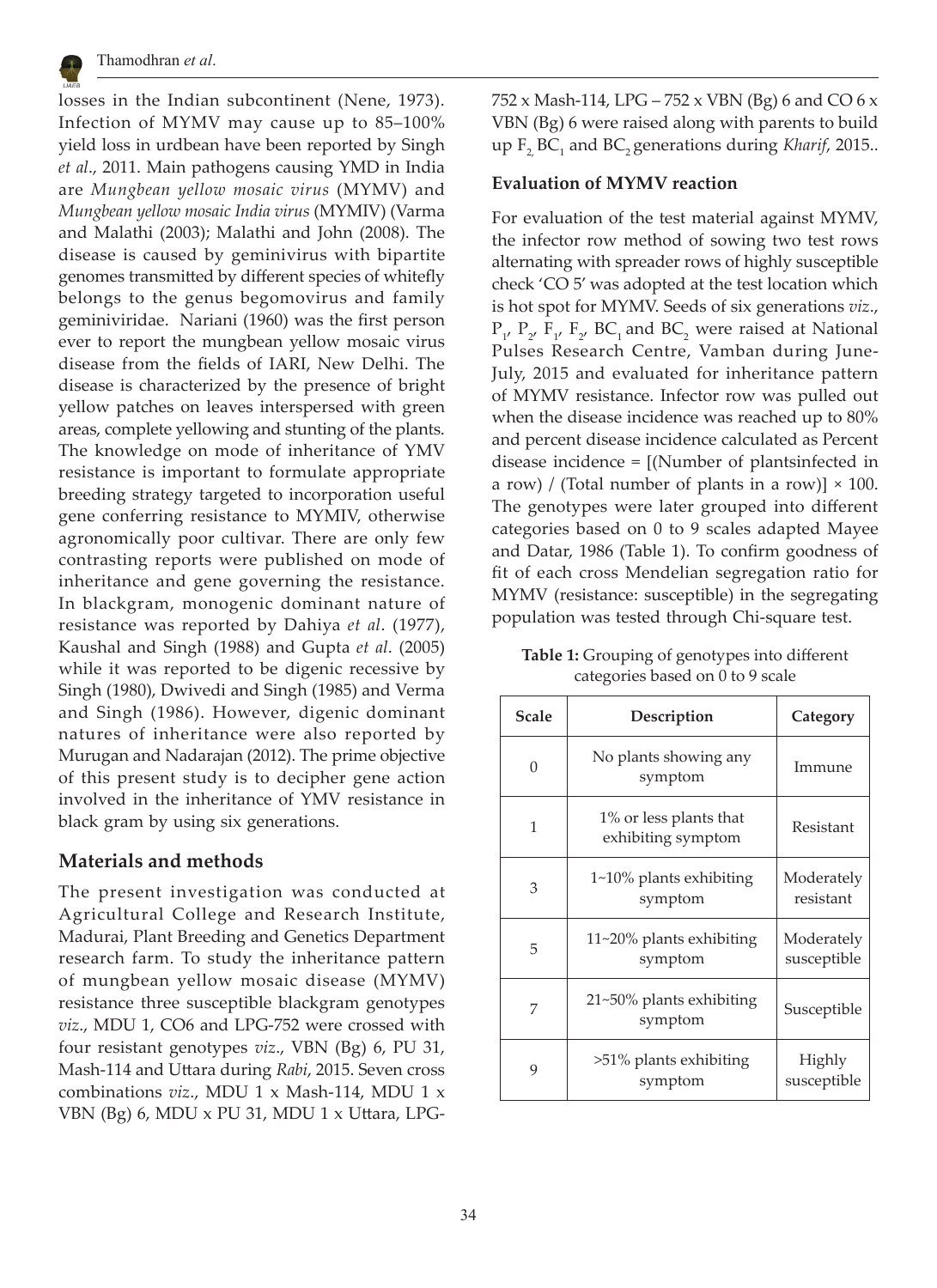## **Results and discussion**

To decipher the inheritance pattern of MYMV resistance seven blackgram cross combinations were evaluated and Chi-square test was worked out to ascertain the expected deviation from the Mendelian segregation ratio of segregating generation *viz*.,  $F_{2}$ , BC<sub>1</sub> and BC<sub>2</sub> and the results are presented in Table 2.

All the available information pertaining to MYMV resistance confirmed that the  $F_1$  of all the crosses *viz.*, MDU  $1 \times$  Mash-114, MDU  $1 \times$  VBN (Bg) 6, MDU x PU 31, MDU 1 x Uttara, LPG- 752 x Mash-114, LPG – 752 x VBN (Bg) 6 and CO 6 x VBN (Bg) 6 were resistance to MYMV. Resistance nature of all the  $F_1$  of each cross combination indicated clearly that the resistance was dominant over susceptibility. With respect to observed: expected  $F_2$  segregation ratio for resistance: susceptible out of seven cross combinations six crosses " MDU 1 x Mash-114, MDU 1 x VBN (Bg) 6, MDU 1 x Uttara, LPG- 752  $x$  Mash-114, LPG – 752  $x$  VBN (Bg) 6 and CO 6  $x$ VBN (Bg) 6" recorded the chi-square test was nonsignificant and the expected ratio fitted well with 15:1 (resistant: susceptible) in  $F_2$  and 1:3 in  $BC_1$ (resistant: susceptible), whereas all the  $BC_2$  plants were resistant. However in "MDU 1 x PU 31" the available evidence supported the presence of complementary gene action, in which the chi-square test showed non-significance chi-square value with chi-square table value between the probability of 0.80 - 0.70 confirmed of the expected ratio, fitted well with 9:7 in  $F_2$  and 1:3 in  $BC_1$ . While, all the plants in  $BC_2$  were resistance. Mode of inheritance of resistance to mungbean yellow mosaic virus (MYMV) in urdbean appeared to each of the six out of seven cross combinations segregation ratio for resistance: susceptibility was homogeneously fitted with a15:1 in  $F_2$  and 3:1 in BC $_{1}$ , except cross combination 'MDU 1 x PU-31' where the inheritance ratio fitted with 9:7, clearly indicated the presence of complementary gene action. The frequency of resistant to susceptible plants did not deviate significantly from15:1 ratio suggesting that existence of true inheritance of two dominant

genes controlling resistance nature to MYMIV in blackgram with duplicate dominant type of non allelic interactions. The present result was also in accordance with earlier report of Murugan and Nadarajan, 2012 and Durga Prasad *et al*. 2015. In all the seven crosses the  $F_1$  was found to be resistant, where the female parents MDU 1, LPG-752 and CO 6 were susceptible which demonstrated clearly that resistance was dominant over susceptible. In blackgram dominant nature of resistance was reported by Patel *et al*. (2009) and Gupta *et al*. (2005). The inheritance of MYMV resistance in six crosses appeared to be under the control of digenic dominant gene with duplicate dominant type of intra-genic or non allelic intraction. Whereas in cross 'MDU 1  $\times$  PU 31' inheritance in F<sub>2</sub> was confirmed with the ratio of 9:7 showed that the dominant and recessive gene interact in dominant and recessive type of interaction. Shukla *et al.* (1978) and Singh (1980) reported the presence of duplicate dominant genes for YMV in black gram. From the above discussion it was found that, though in four crosses same female parent 'MDU 1' was involved there exist two types of interactions duplicate dominant interaction in 'MDU 1 x Mash-114, MDU 1 x Uttara and MDU 1 x VBN (Bg) 6 and duplicate recessive type of epistatic interaction in 'MDU 1 x PU-31'. The difference in gene interaction may be attributed to the presence of set of non-allelic genes in male parents. The putative gene symbol (Table 3) for MYMV in female parent assigned as  $r_1r_1r_2r_2$ , whereas for male parents viz., Uttara, VBN (Bg)  $6$  Mash-114 and PU 31 the symbol are  $R_{1}R_{1}R_{2}R_{2,2}$ which act in duplicate manner in combination with recessive allele of the female parent. From the above results it has been concluded that the complicate nature of digenic dominant interaction restricts the understanding on nature of inheritance and steps forwards to improve the crop to sustain MYMV resistance. Therefore because of the complex nature of inheritance the breeding programme should be accompany with crossing followed by recurrent selection may effective to get desirable recombinant with MYMV resistance.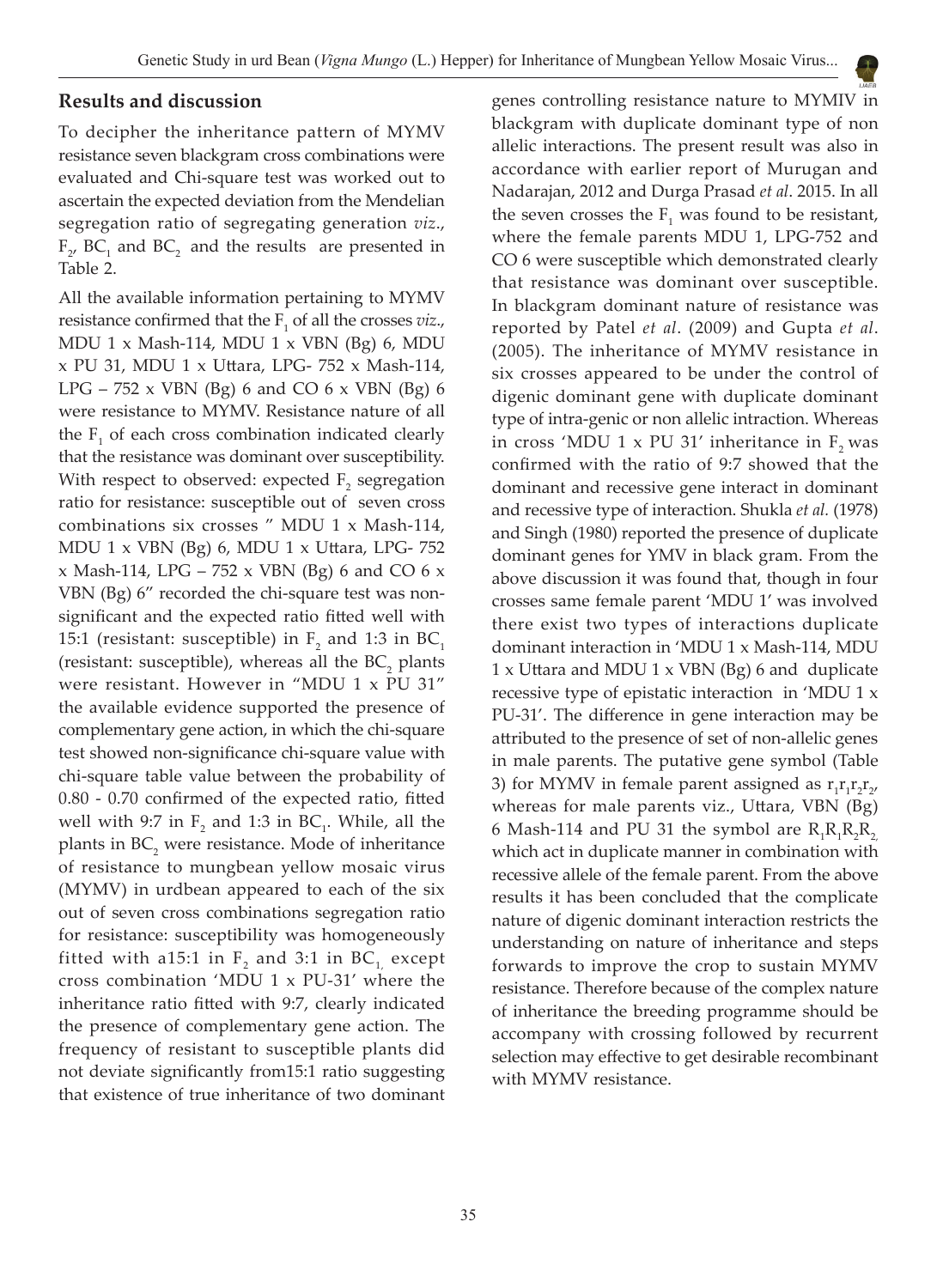

| Generation                           | Observed values |                          | <b>Expected ratio</b>    | $\chi^2$ values | Probability between |
|--------------------------------------|-----------------|--------------------------|--------------------------|-----------------|---------------------|
|                                      | Resistant       | Susceptible              |                          |                 |                     |
| MDU1 x Uttara                        | Resistant       | $\overline{\phantom{a}}$ | $\overline{\phantom{a}}$ | 0.44            | 0.50                |
| $\mathbf{F}_\text{1}$                | 268             | 15                       | 15:1                     | 0.016           | 0.90                |
| $\mathbf{F}_{_{2}}$                  | 64              | 22                       |                          |                 |                     |
| BC <sub>1</sub>                      | Resistant       | ----                     |                          |                 |                     |
| BC <sub>2</sub>                      |                 |                          |                          |                 |                     |
| MDU1 x MASH-114                      | Resistant       | $\overline{\phantom{a}}$ | $\overline{\phantom{m}}$ | 0.50            | $0.50 - 0.40$       |
| $F_{1}$                              | 272             | 15                       | 15:1                     | 0.11            | $0.70 - 0.60$       |
| $\mathbf{F}_{\scriptscriptstyle{2}}$ | 62              | 19                       | 3:1                      |                 |                     |
| BC <sub>1</sub>                      | Resistant       |                          |                          |                 |                     |
| BC <sub>2</sub>                      |                 |                          |                          |                 |                     |
| MDU1 x VBN (BG)6                     | Resistant       | $\overline{\phantom{a}}$ | $\overline{\phantom{m}}$ | 0.83            | $0.40 - 0.30$       |
| $\mathbf{F}_1$                       | 269             | 14                       | 15:1                     | 0.19            | $0.70 - 0.60$       |
| $\mathbf{F}_{_{2}}$                  | 89              | 27                       | 3:1                      |                 |                     |
| BC <sub>1</sub>                      | Resistant       | ----                     |                          |                 |                     |
| BC <sub>2</sub>                      |                 |                          |                          |                 |                     |
| MDU1 x PU 31                         | Resistant       | $\overline{\phantom{a}}$ | $\overline{\phantom{m}}$ | 0.06            | $0.80 - 0.70$       |
| $\rm F$                              | 292             | 134                      | 9:7                      | 0.85            | $0.40 - 0.30$       |
| $\overline{\mathrm{F}}^1$            | 21              | 73                       | 1:3                      |                 |                     |
| $B\overset{2}{C}$                    | Resistant       | $---$                    |                          |                 |                     |
| $\mathrm{BC}^1$                      |                 |                          |                          |                 |                     |
| LPG-752 $\times$ VBN(Bg) 6           | Resistant       | $\equiv$                 | $\overline{\phantom{m}}$ | 0.56            | $0.50 - 0.40$       |
| $\mathbf{F}_1$                       | 272             | 14                       | 15:1                     | $1.2\,$         | $0.30 - 0.20$       |
| $\mathbf{F}_{\scriptscriptstyle{2}}$ | 58              | 14                       | 3:1                      |                 |                     |
| BC <sub>1</sub>                      | Resistant       |                          |                          |                 |                     |
| BC <sub>2</sub>                      |                 |                          |                          |                 |                     |
| $LPG-752 \times MASH-114$            | Resistant       | $\overline{\phantom{a}}$ | $\overline{\phantom{m}}$ | 0.51            | $0.50 - 0.50$       |
| $\mathbf{F}_1$                       | 200             | 16                       | 15:1                     | 0.34            | $0.60 - 0.50$       |
| $\mathbf{F}_{_{2}}$                  | 76              | 22                       | 3:1                      |                 |                     |
| $BC_1$                               | Resistant       | ----                     |                          |                 |                     |
| BC                                   |                 |                          |                          |                 |                     |
| $CO6 \times VBN$ (Bg) 6              | Resistant       | $\overline{\phantom{a}}$ | $-\!$                    | 0.90            | $0.40 - 0.30$       |
| $\mathbf{F}_\text{1}$                | 255             | 13                       | 15:1                     | 0.63            | $0.50 - 0.40$       |
| $\mathbf{F}_{\scriptscriptstyle{2}}$ | 60              | $16\,$                   | 3:1                      |                 |                     |
| $BC_1$                               | Resistant       | $--- -$                  |                          |                 |                     |
| BC <sub>2</sub>                      |                 |                          |                          |                 |                     |

**Table 2:** Chi-square test for inheritance of MYMV resistance in urdbean

**Table 3:** Mean MYMV score, disease reaction category and putative gene symbols of parents

| Genotypes    | Mean MYMV score $\left(\% \right)$ | <b>Reaction to MYMV</b> | Putative gene symbo1    |
|--------------|------------------------------------|-------------------------|-------------------------|
| $VBN$ (Bg) 6 | 0.95                               | Resistant               | $R_1R_1, R_2R_2$        |
| <b>PU31</b>  | 1.0                                | Resistant               | $R_1R_1, R_2R_2$        |
| Uttara       | 0.6                                | Resistant               | $R_1R_1R_2R_3$          |
| $Mask - 114$ | 0.7                                | Resistant               | $R$ , $R$ , $R$ , $R$ , |